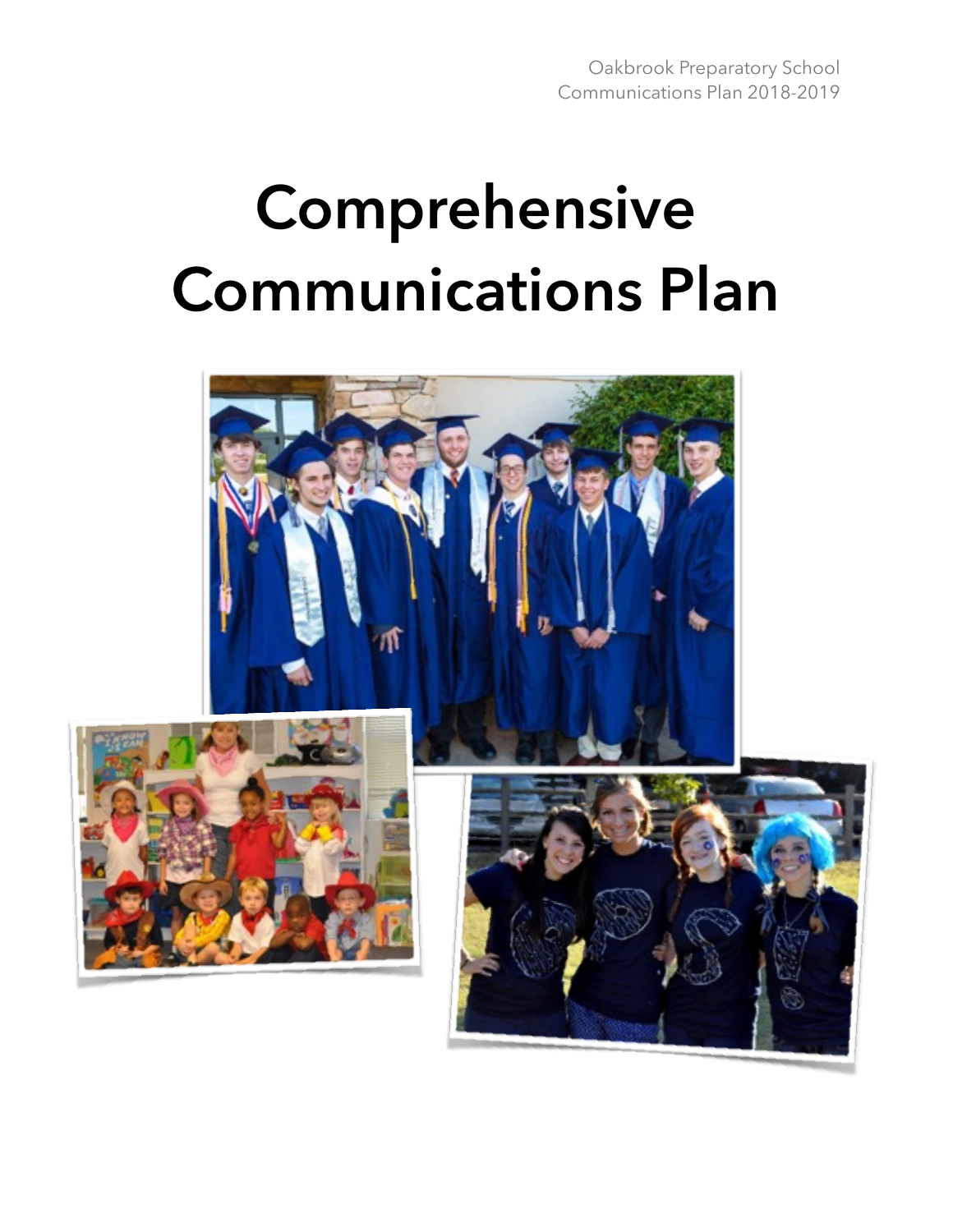# **Commincations Committee**

Dr. John Lindsell, *Head of School* 

Kyle Boyles, *Associate Head of School* 

Amanda Ledbetter, *Admissions Director & PR Manager*

Alexis Mannion, *Office Manager*

Beverly Long, *Registrar & IT Coordinator*

Renee Kimbrell, *Receptionist*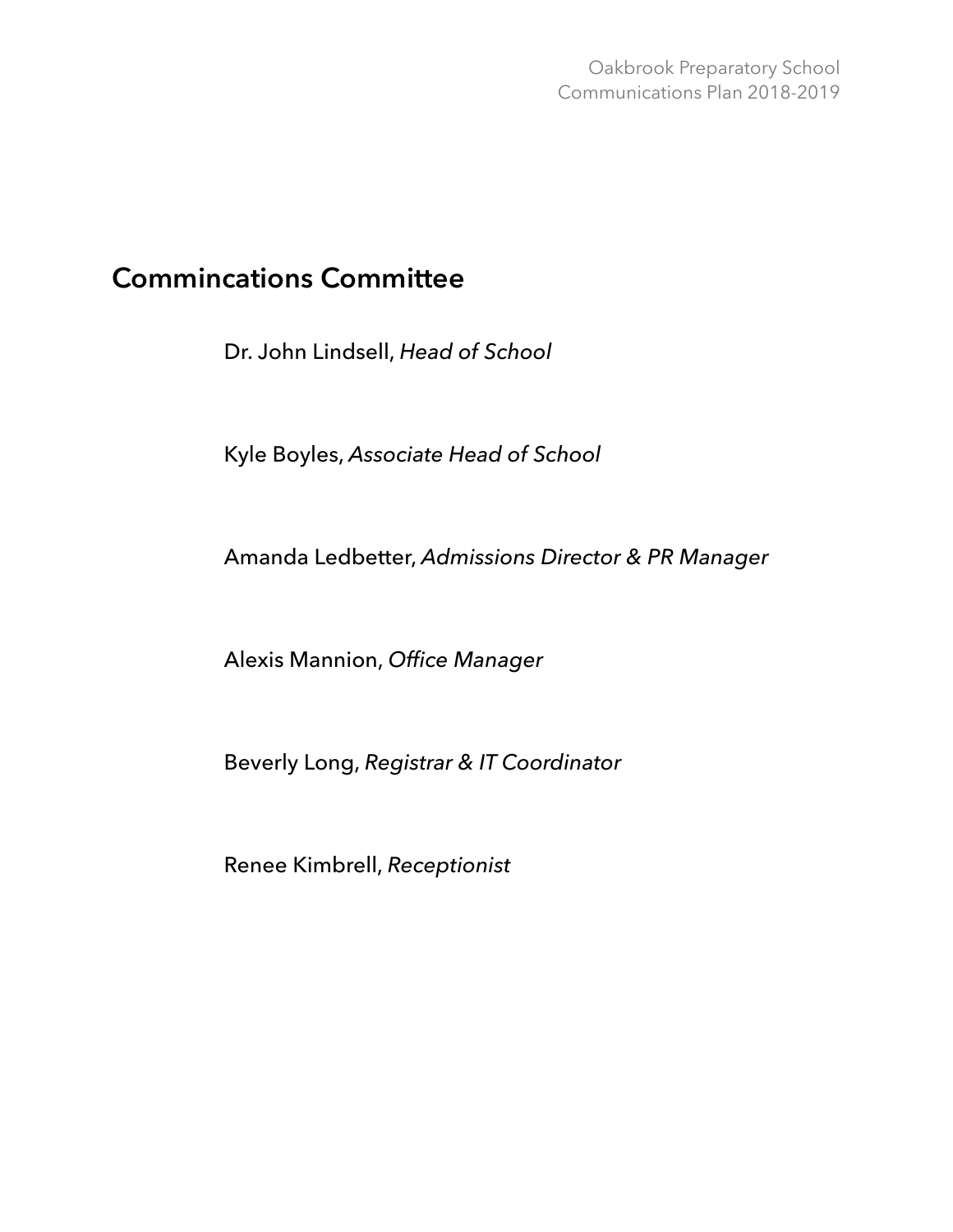- 1 Introduction
- 2 Oakbrook Preparatory School Strategic Goals
- 3 Communication Goals and Strategies
- 10 Oakbrook Prep Communication Resources
- 11 Communication Worksheet
- 13 Audiences and Outcomes
- 14 Channels: Electronic, Media, and Interpersonal
- 15 Identication of Key Messages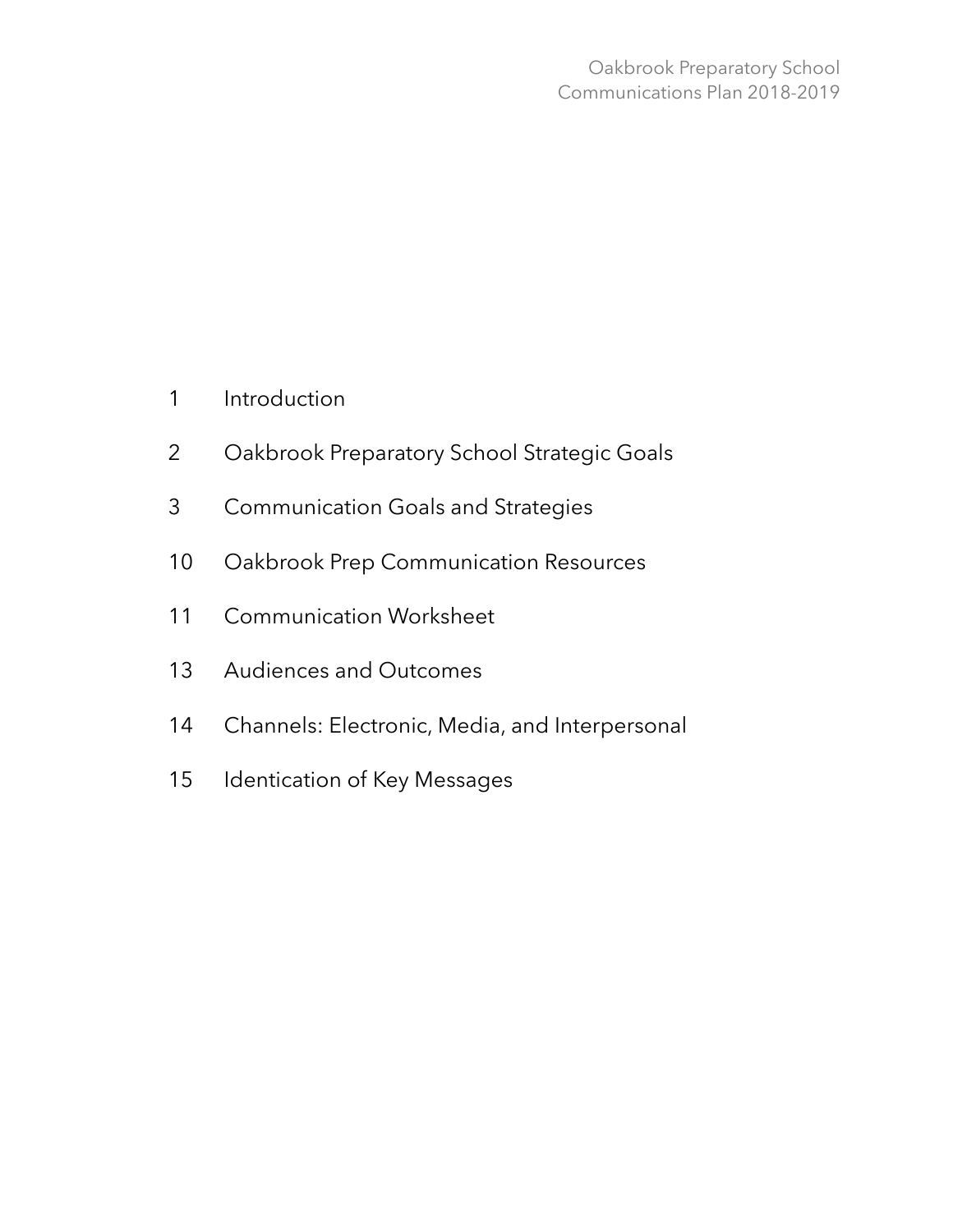*Mission: Built on a foundaiton of Christian faith, Oakbrook educates students to be independent learners in a changing world.* 

*Vision: To be an exemplory educational community where individuals discover and cultivate their God-given potential.* 

Oakbrook Preparatory School is committed to open, honest and ongoing communication with our school community. We understand that maintaining a twoway conversation with parents and community members is essential for building relationships. These relationships are the foundation for a strong school.

 This communications plan was designed to establish a comprehensive and integrated communications process for effective communication. Annual objectives are tied directly to the objectives set by the school for achieving its goals.

 The plan is a working document that is reviewed on an annual basis by the administration. It is used as a basis for the school's accountability, as well as for providing a framework for future resources and budgetary consideration.

The Comprehensive Communications Plan is intended to do the following:

- 1. Implement a communications plan that helps achieve our strategic goals.
- 2. Foster strong relationships with stakeholders.
- 3. Provide direction for messages/methods in support of the school's goals.
- 4. Enable the school to present itself accurately to audiences.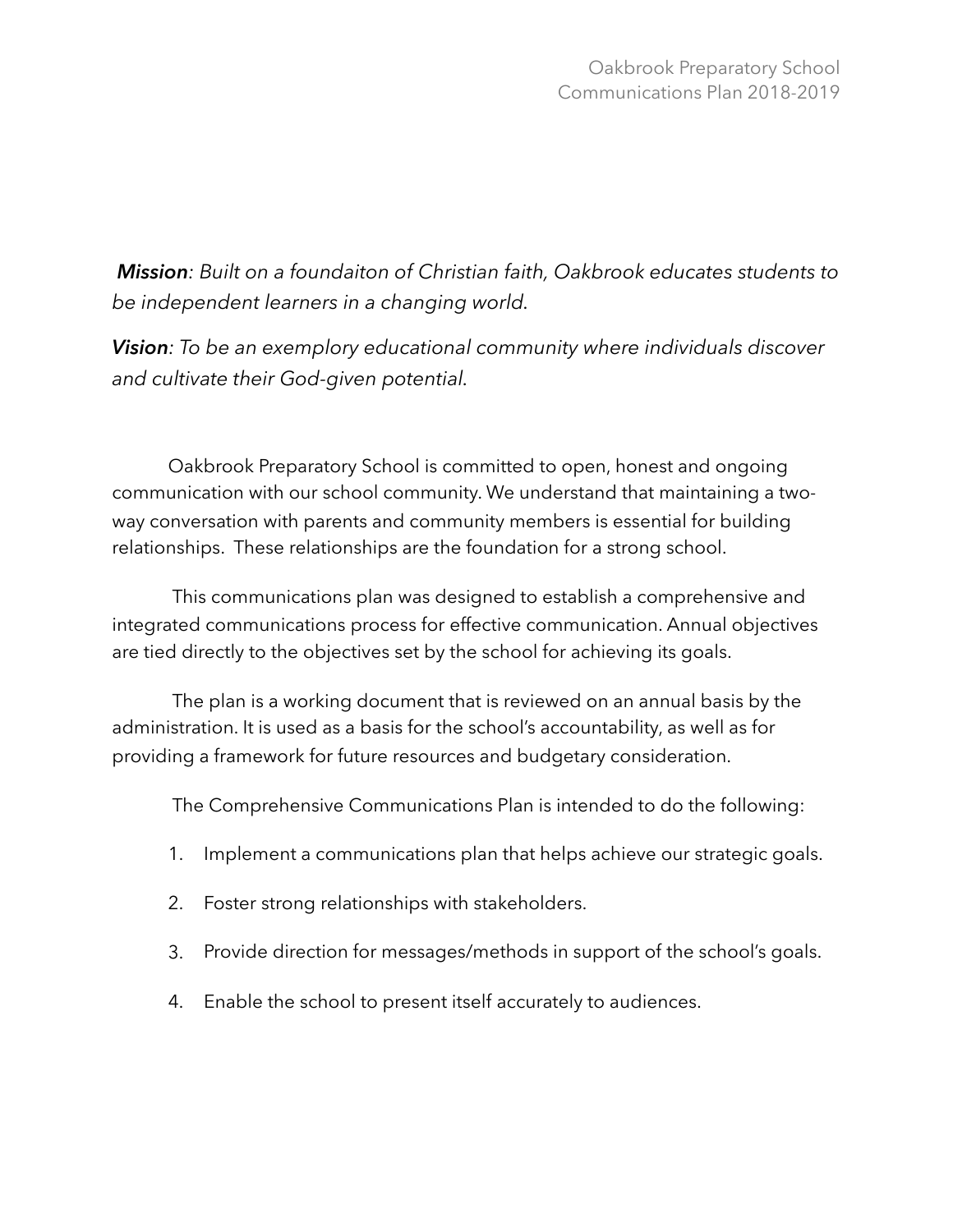# **Oakbrook Preparatory School Long-Range Plans**



Goal 1: Integration of Faith and Learning



Goal 2: Faculty Investment and Development



Goal 3: Comprehensive Marketing and Recruitment



Goal 4: Facilities to Accommodate Growth



Goal 5: Board Governance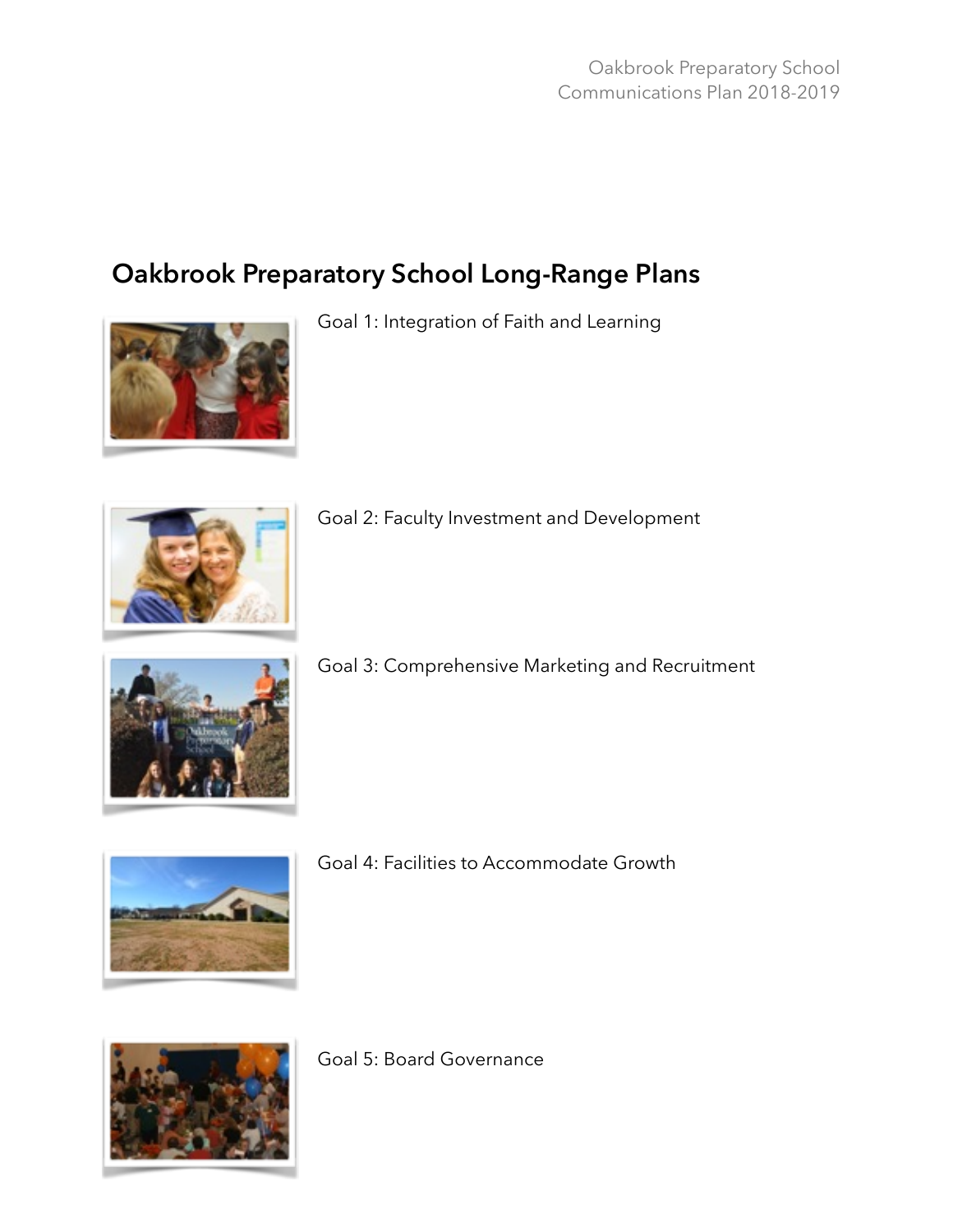The Communications Committee provides leadership, counsel and training in order to accomplish the following communication goals. Goals are listed in no particular order of priority and should be recognized as integrated activities for achieving longterm success.

1. Develop and maintain positive, collaborative relationships with all school community members to strengthen support for the school.

2. Use a variety of media to maximize awareness and support of the school's goals, objectives and programs.

3. Establish an effective employee communication plan to improve internal communication and employee engagement.

4. Establish strong, positive connections between individual schools and their communities.

5. Achieve coordinated communications, both internally and externally, using Web and mobile systems to improve effciencies and promote effective channels.

6. Create key messages and talking points to establish "one clear voice" throughout all communication channels.

7. Establish a clear brand identity for the school and build on that image and reputation.

8. Maintain a proactive media relations program to enhance the school's image on local, state and national levels.

9. Use effective operational practices to provide good customer service, increased effciency and quality printed materials.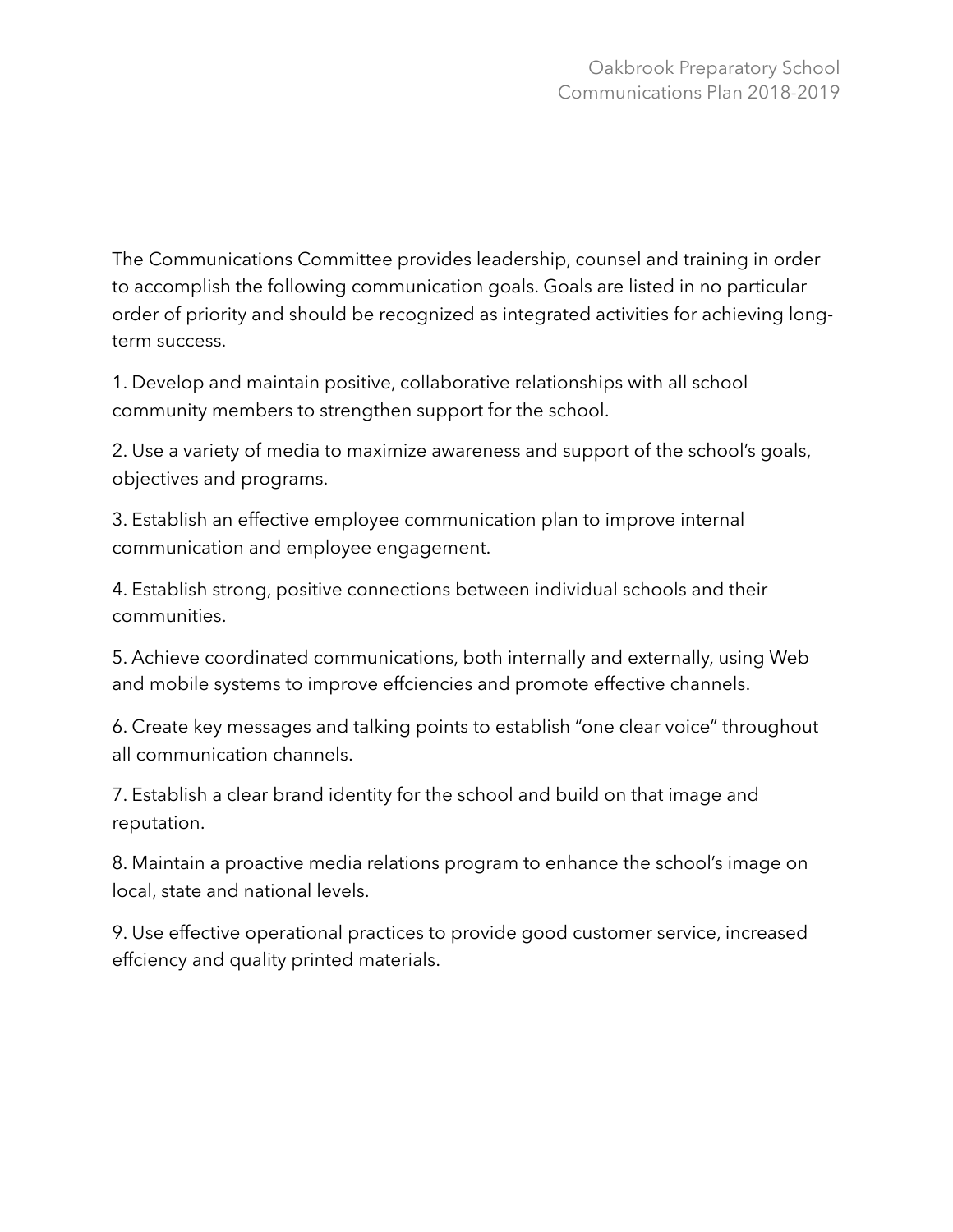The following resources will be used to evaluate and measure the effectiveness of this communication plan:

- ‣ Staff survey
- ‣ Parent survey
- ‣ Website analytics
- ‣ Media coverage
- ‣ Social Media
- ‣ Mobile App
- ‣ Community feedback/Town Hall meetings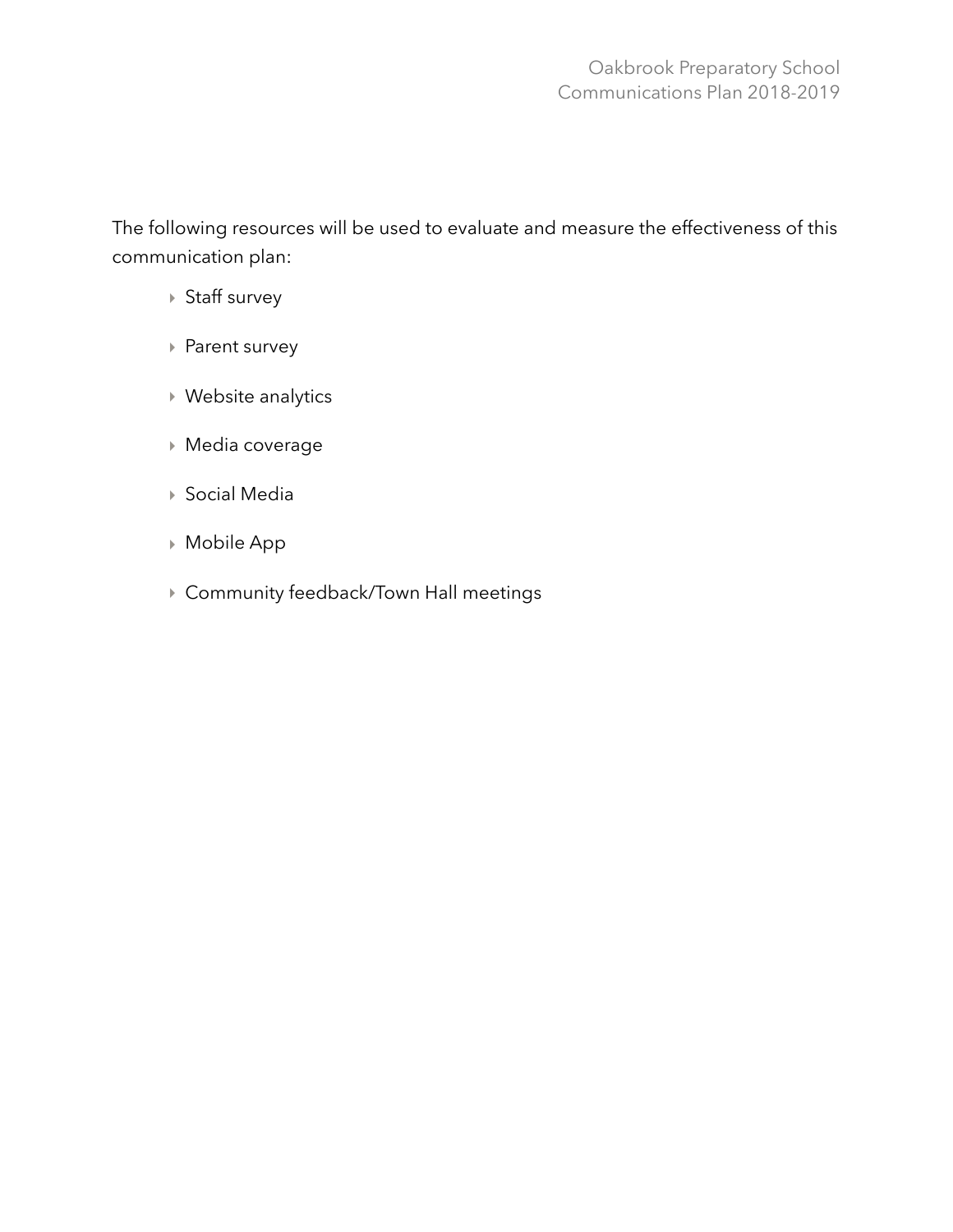# **Communications Planning Worksheet**

Strategic communications planning is essential for any initiative. This worksheet is used to ensure the various planning components are addressed.

1) GOALS: (Broad statement of purpose – must be tied to goal areas)

- 1. Integration of Faith and Learning
- 2. Faculty Investment and Development
- 3. Comprehensive Marketing and Recruitment
- 4. Facilities to Accommodate Growth
- 5. Board Governance

2) OBJECTIVES: (Specifc, Audience, Outcome, Measurement/Attainment Level and Time Frame)

- 3) STRATEGY: (Approach to achieving the objectives)
- 4) AUDIENCES: Who needs to know?
	- 1. Internal
	- 2. External
- 5) MESSAGES: What do they need to know? Why?
	- 1. Why is this change/action/event taking place?
	- 2. What does this mean for me? What is the impact to me?
	- 3. What do I need to do? Is there an action required of me?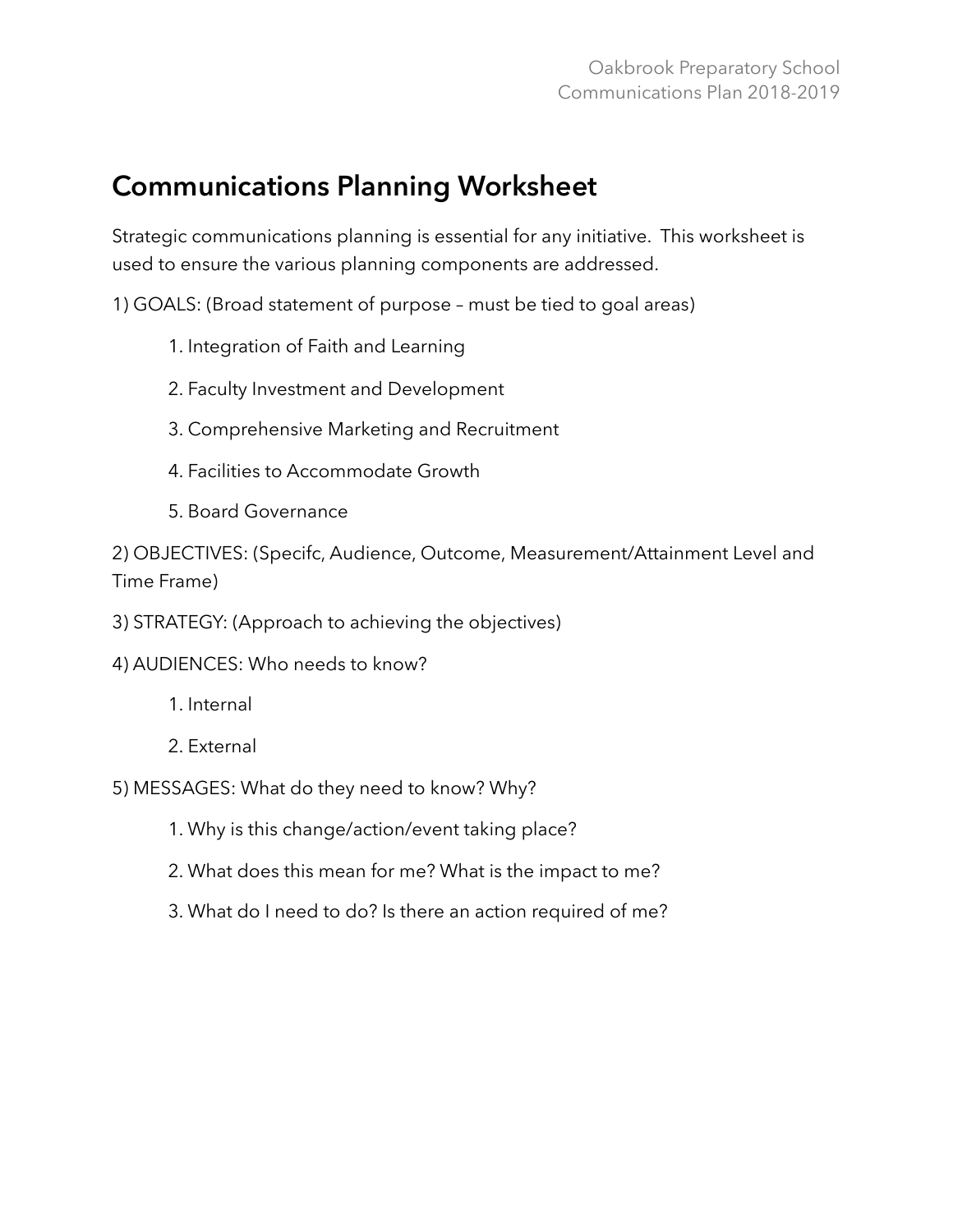## Oakbrook Preparatory School Communications Plan 2018-2019

| Messages to be communicated to _______________________(audience) |  |  |  |  |  |
|------------------------------------------------------------------|--|--|--|--|--|
| 1.                                                               |  |  |  |  |  |
| 2.                                                               |  |  |  |  |  |
| 3.                                                               |  |  |  |  |  |
| Messages to be communicated to ______________________(audience)  |  |  |  |  |  |
| 1.                                                               |  |  |  |  |  |
| 2.                                                               |  |  |  |  |  |
| 3.                                                               |  |  |  |  |  |
| 6) TIME LINE: When do they need to know?                         |  |  |  |  |  |
| 7) TACTICS/ACTIVITIES: How will messages be communicated?        |  |  |  |  |  |

Internal

External

- 8) COMMUNICATION CHANNELS
- 9) BUDGET CONSIDERATIONS
- 10) EVALUATION: How will we know the message has been received?
	- R Research
	- A Analyze
	- C Communicate
	- E Evaluate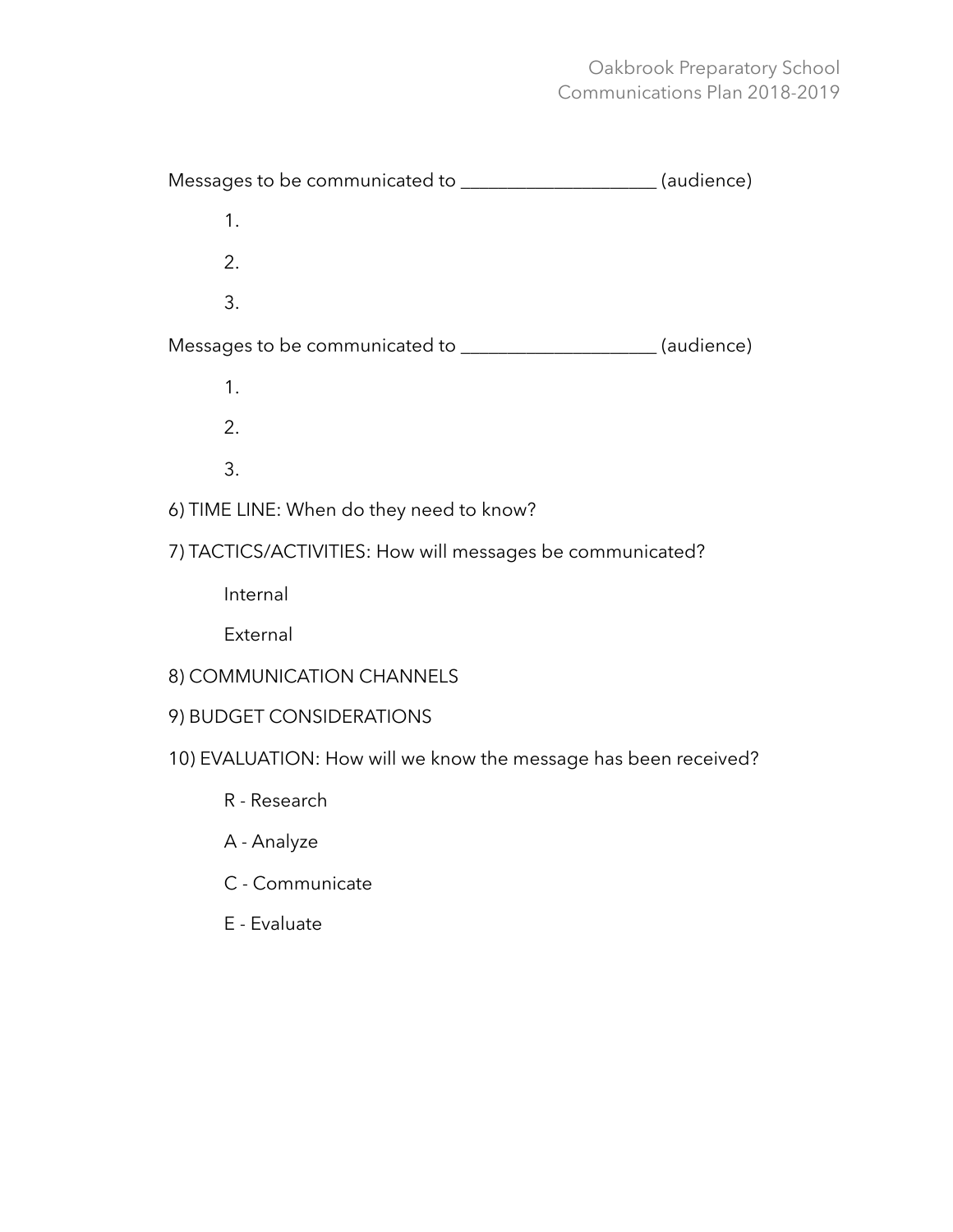#### **Internal Audiences**

Board Administration **Staff Students** Parents **Grandparents** 

#### **External Audiences**

Business leaders Media Civic Leaders Legislators Religious leaders Private and parochial schools in area Neighborhood groups New residents Neighboring school districts Upstate residents Prospective families Senior citizens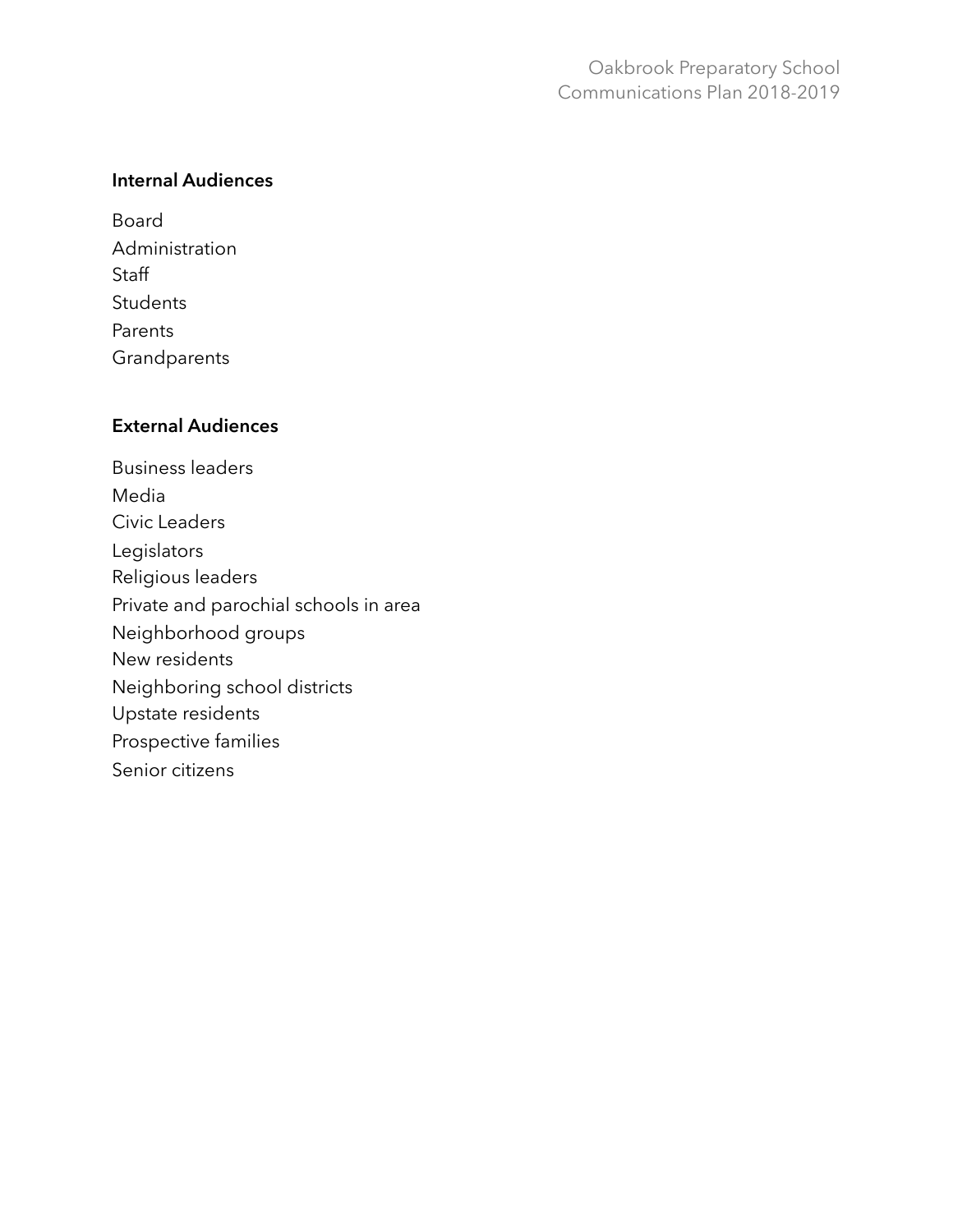#### **Desired Behaviors and Attitudes**

Through plan implementation, the following desired behaviors and attitudes are the focus:

#### **Internal Audiences**

- Take pride and ownership in the school.
- Keep informed of key issues.
- Work as a high-performing organization whose employees respect and value customer feedback.
- Exhibit school values of caring, integrity and collaboration.

#### **External Audiences**

- Awareness of the mission and programs of the school.
- Support the school and its programs.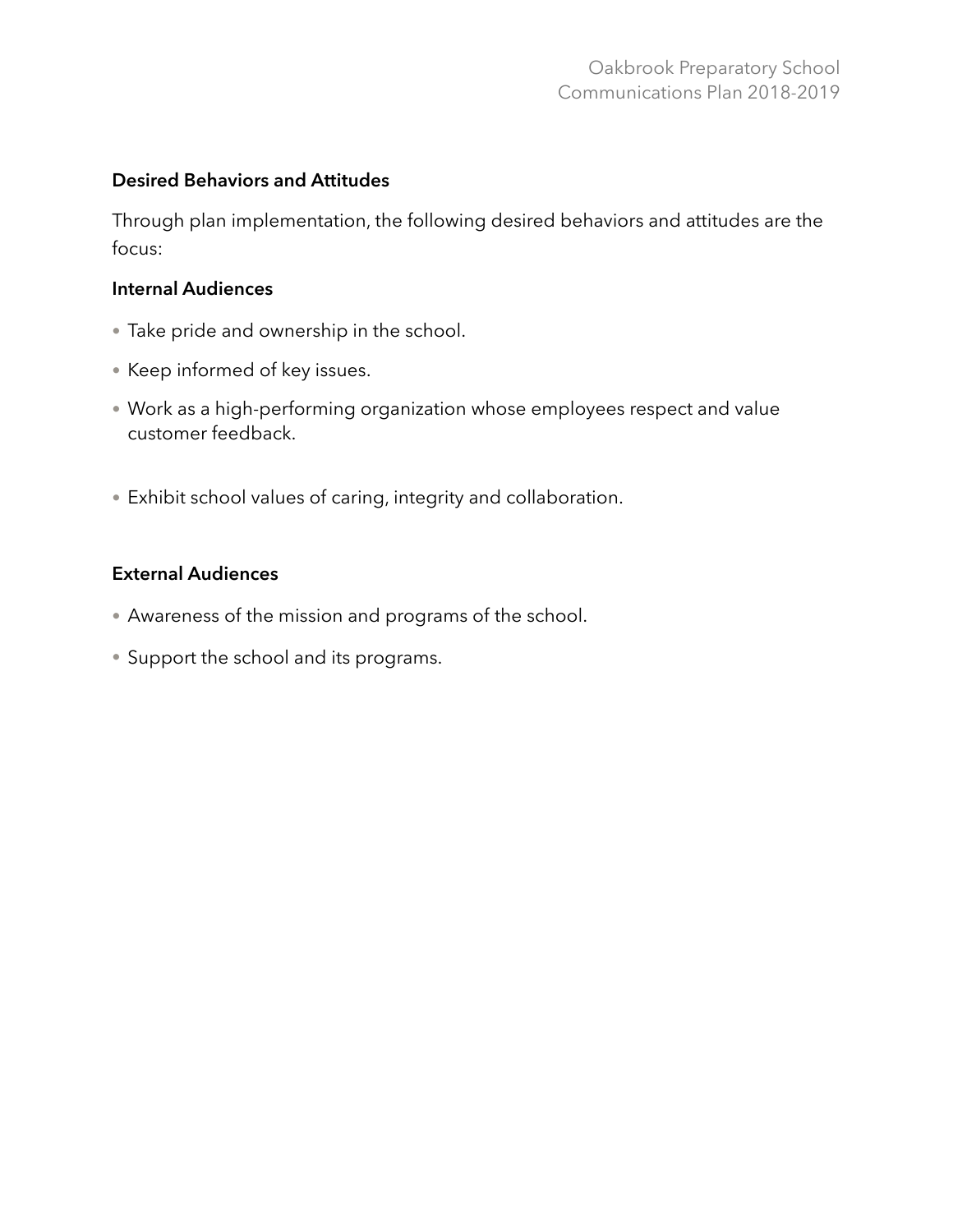# **Communication Channels**

The school can more effectively provide consistent and unifed messages by identifying and managing all communication avenues. A multifaceted approach to overall communications helps ensure greater impact of messages. The following list details the internal and external communication channels the school uses:

### **Communication Vehicles: Electronic**

Director weekly emails Teacher emails Knightly News (monthly newsletter) Board Update Facebook **Twitter** YouTube RenWeb and RenWeb Mobile App

## **Communication Vehicles: Media**

Print newspapers Broadcast stations Local magazines Radio stations Annual Report to the Community Advertising Targeted mailing lists

## **Communication Vehicles: Interpersonal**

Parents Club meetings Town Hall meetings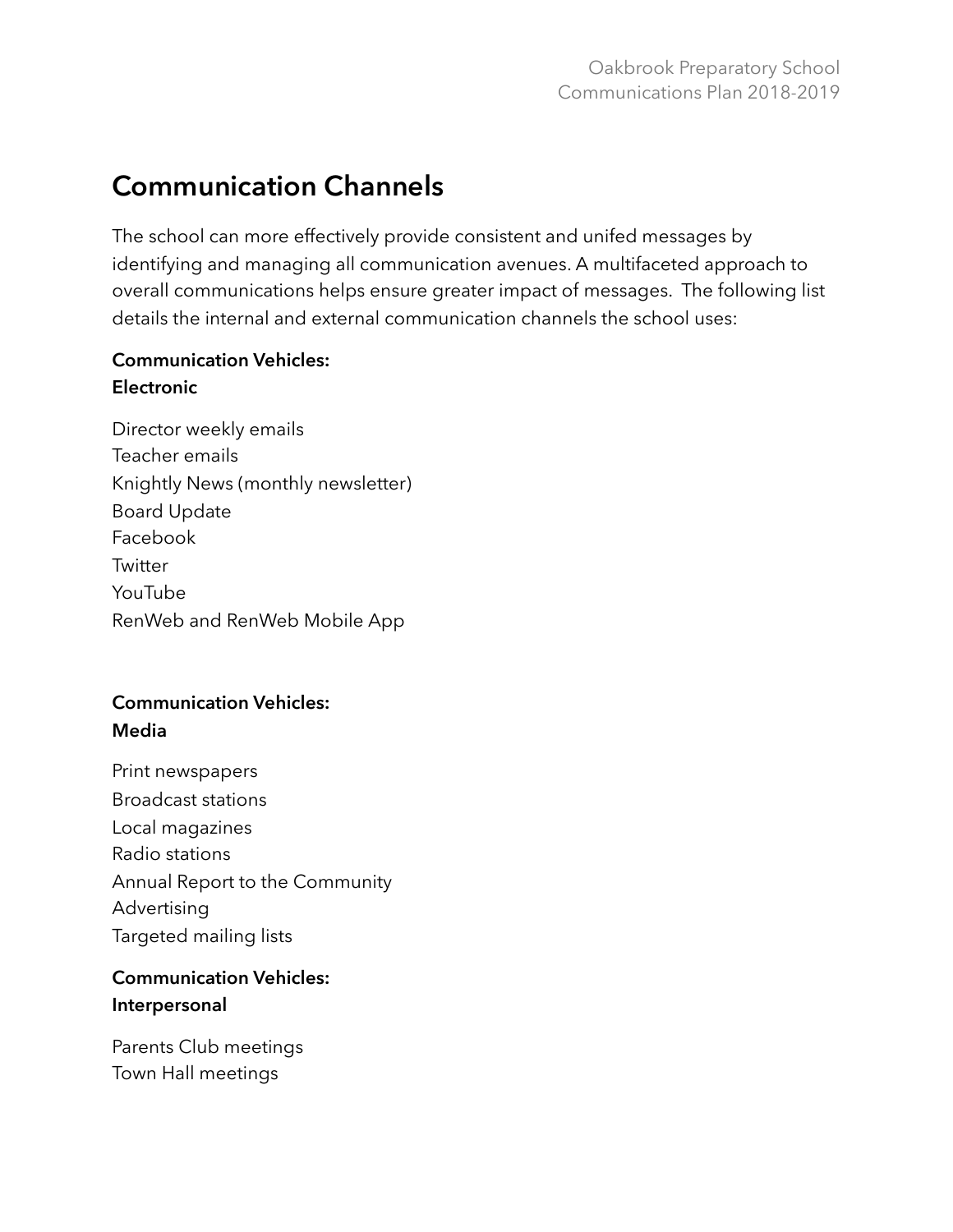| Type of<br><b>Information</b>      | <b>Website</b> | <b>Mobile App</b> | <b>Text Alerts</b> | <b>Email</b> | <b>Social</b><br><b>Media</b> | <b>Video</b> |
|------------------------------------|----------------|-------------------|--------------------|--------------|-------------------------------|--------------|
| <b>Emergency</b><br><b>Alerts</b>  | $\sqrt{2}$     | $\sqrt{ }$        | $\sqrt{2}$         | $\sqrt{2}$   | $\sqrt{}$                     |              |
| <b>Public</b><br><b>Relations</b>  | $\sqrt{ }$     |                   |                    |              | $\sqrt{}$                     | $\sqrt{2}$   |
| <b>Event</b><br>Promotion          | $\sqrt{2}$     | $\sqrt{2}$        |                    | $\sqrt{2}$   | $\sqrt{2}$                    | $\sqrt{}$    |
| Special<br>messages                | $\sqrt{2}$     | $\sqrt{ }$        |                    | $\sqrt{ }$   | $\sqrt{2}$                    | $\sqrt{2}$   |
| Important<br>reminders             | $\sqrt{ }$     | $\sqrt{ }$        | $\sqrt{2}$         | $\sqrt{ }$   | $\sqrt{\phantom{a}}$          |              |
| Forms and<br>documents             | $\sqrt{2}$     |                   |                    | $\sqrt{ }$   |                               |              |
| <b>Campaigns</b>                   | $\sqrt{ }$     |                   |                    | $\sqrt{2}$   | $\sqrt{2}$                    | $\sqrt{2}$   |
| <b>Parents Club</b><br>Infotmation | $\sqrt{2}$     |                   |                    | $\sqrt{ }$   | $\sqrt{2}$                    |              |
|                                    |                |                   |                    |              |                               |              |

# **Key Messages**

Key messages are the master narrative and essence of what Oakbrook needs to communicate. It's the bite-size summations that articulate: what we do, what we stand for and what value we bring to the community.

Communication cannot always be controlled; key messages can. Messaging helps a school district do the following:

- Prioritize and crystallize information.
- Ensure consistency, continuity and accuracy.
- Measure and track success.
- Stay focused when speaking with media or our school community.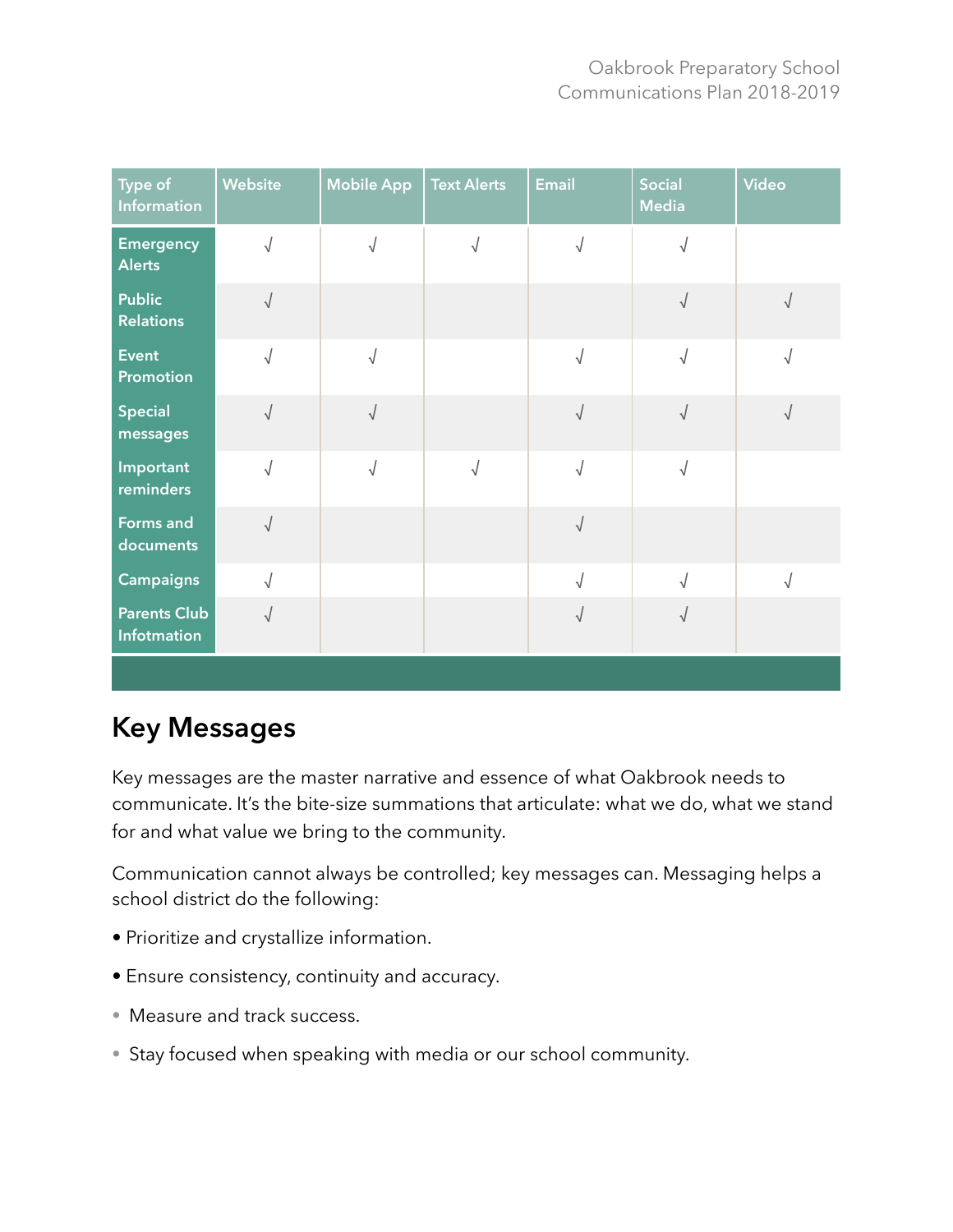Careful attention needs to be paid to key messaging.

• Concise: Optimally three key messages on one page; each statement only one to three sentences in length or under 30 seconds when spoken.

- Strategic: Define, differentiate and address benefits/value proposition.
- Relevant: Balance what needs to be communicated with what the audience needs to know.
- Compelling: Meaningful information designed to stimulate action.
- Simple: Easy-to-understand language; avoid jargon and acronyms.
- Memorable: Easy to recall and repeat; avoid run-on sentences.
- Tailored: Effectively communicates with different target audiences, adapting language and depth of information.

*Administration will hold regular training sessions for new and returning staff at the beginning of each academic year and as needed to ensure consistency.*